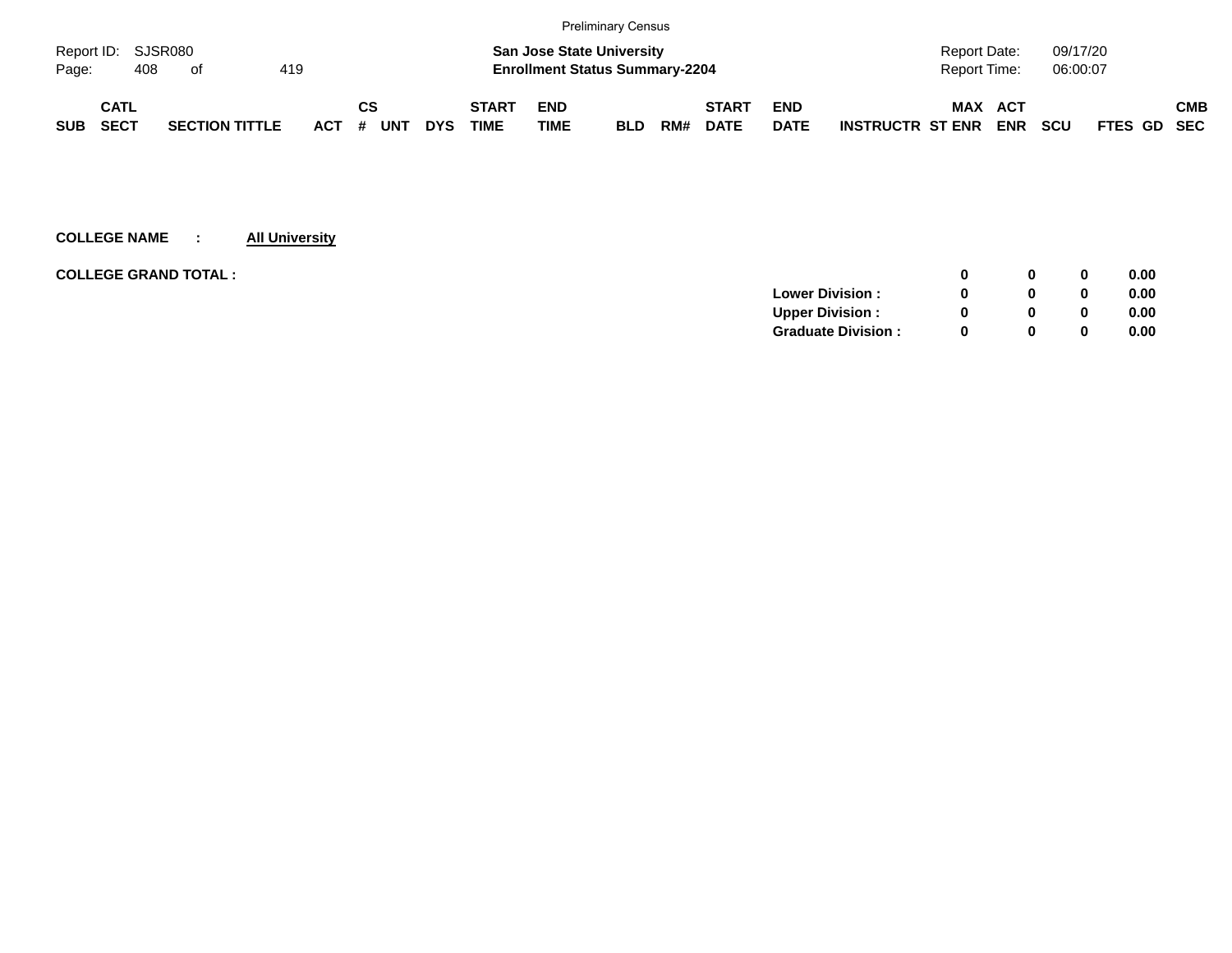|                |                            |                                                           |            |               |         |            |                             |                           | <b>Preliminary Census</b>                                                 |     |                             |                           |                             |              |                                     |                   |                      |              |   |                          |
|----------------|----------------------------|-----------------------------------------------------------|------------|---------------|---------|------------|-----------------------------|---------------------------|---------------------------------------------------------------------------|-----|-----------------------------|---------------------------|-----------------------------|--------------|-------------------------------------|-------------------|----------------------|--------------|---|--------------------------|
| Page:          | Report ID: SJSR080<br>412  | 419<br>of                                                 |            |               |         |            |                             |                           | <b>San Jose State University</b><br><b>Enrollment Status Summary-2204</b> |     |                             |                           |                             |              | <b>Report Date:</b><br>Report Time: |                   | 09/17/20<br>06:00:07 |              |   |                          |
| <b>SUB</b>     | <b>CATL</b><br><b>SECT</b> | <b>SECTION TITTLE</b>                                     | <b>ACT</b> | $\mathsf{cs}$ | # UNT   | <b>DYS</b> | <b>START</b><br><b>TIME</b> | <b>END</b><br><b>TIME</b> | <b>BLD</b>                                                                | RM# | <b>START</b><br><b>DATE</b> | <b>END</b><br><b>DATE</b> | <b>INSTRUCTR ST ENR</b>     |              | MAX ACT                             | <b>ENR</b>        | <b>SCU</b>           | FTES GD      |   | <b>CMB</b><br><b>SEC</b> |
| <b>College</b> | Department :               | <b>All University</b><br><b>Intercollegiate Athletics</b> |            |               |         |            |                             |                           |                                                                           |     |                             |                           |                             |              |                                     |                   |                      |              |   |                          |
| ATH            | 2101                       | Baseball-Men                                              | <b>ACT</b> |               | 18  1.0 | TBA        |                             |                           |                                                                           |     | 08/19/20                    | 12/07/20                  | B Sanfilippo A<br>Total:    |              | 20<br>20                            | 35<br>35          | 35<br>35             | 2.33<br>2.33 | 0 |                          |
| ATH            | 2S 01                      | Skis Dvio BsBI-Men                                        | ACT        |               | 18  1.0 | TBA        |                             |                           |                                                                           |     |                             | 08/19/20 12/07/20         | B Sanfilippo A<br>Total:    |              | 50<br>50                            | 39<br>39          | 39<br>39             | 2.60<br>2.60 | 0 |                          |
| ATH            | 4101                       | Basketball-Men                                            | ACT        |               | 18 1.0  | TBA        |                             |                           |                                                                           |     |                             | 08/19/20 12/07/20         | J Prioleau<br>Total:        | A            | 20<br>20                            | 12<br>12          | 12<br>12             | 0.80<br>0.80 | 0 |                          |
| ATH            | 4S 01                      | Skl Dvlp Bkbl-Men                                         | ACT        | 18            | 1.0     | <b>TBA</b> |                             |                           |                                                                           |     | 08/19/20                    | 12/07/20                  | J Prioleau                  | A            | 40                                  | 8                 | 8                    | 0.53         | 0 |                          |
| ATH            | 4S 02                      | Skl Dvlp Bkbl-Men                                         | <b>ACT</b> | 18            | 1.0     | <b>TBA</b> |                             |                           |                                                                           |     | 08/19/20                    | 12/07/20                  | J Prioleau<br>Total:        | A            | 20<br>60                            | $\mathbf{1}$<br>9 | $\mathbf{1}$<br>9    | 0.07<br>0.60 | 0 |                          |
| ATH            | 61 01                      | Basketball-Women                                          | ACT        | 18            | $-1.0$  | <b>TBA</b> |                             |                           |                                                                           |     | 08/19/20                    | 12/07/20                  | J Craighead A               |              | 50                                  | 10                | 10                   | 0.67         | 0 |                          |
| ATH            | 61 02                      | Basketball-Women                                          | <b>ACT</b> | 18            | 1.0     | <b>TBA</b> |                             |                           |                                                                           |     | 08/19/20                    | 12/07/20                  | J Craighead A<br>Total:     |              | 50<br>100                           | $\mathbf 0$<br>10 | 0<br>10              | 0.00<br>0.67 | 0 |                          |
| ATH            | 6S 01                      | Skl Dvlop Bkbl-Wo                                         | ACT        | 18            | 1.0     | <b>TBA</b> |                             |                           |                                                                           |     | 08/19/20                    | 12/07/20                  | J Craighead A               |              | 50                                  | 8                 | 8                    | 0.53         | 0 |                          |
| ATH            | 6S 02                      | Skl Dvlop Bkbl-Wo                                         | <b>ACT</b> | 18            | 1.0     | <b>TBA</b> |                             |                           |                                                                           |     | 08/19/20                    | 12/07/20                  | J Craighead A               |              | 20                                  | $\pmb{0}$         | 0                    | 0.00         | 0 |                          |
| ATH            | 6S 03                      | Skl Dvlop Bkbl-Wo                                         | <b>ACT</b> | 18            | 1.0     | TBA        |                             |                           |                                                                           |     | 08/19/20                    | 12/07/20                  | J Craighead A               |              | 20                                  | $\pmb{0}$         | 0                    | 0.00         | 0 |                          |
|                |                            |                                                           |            |               |         |            |                             |                           |                                                                           |     |                             |                           | Total:                      |              | 90                                  | 8                 | 8                    | 0.53         |   |                          |
| ATH            | 121 01                     | Football-Men                                              | ACT        | 18            | 1.0     | <b>TBA</b> |                             |                           |                                                                           |     | 08/19/20                    | 12/07/20                  | <b>B</b> Brennan            | A            | 20                                  | 30                | 30                   | 2.00         | 0 |                          |
| ATH            | 12102                      | Football-Men                                              | ACT        | 18            | 1.0     | <b>TBA</b> |                             |                           |                                                                           |     | 08/19/20                    | 12/07/20                  | <b>B</b> Brennan            | A            | 20                                  | 25                | 25                   | 1.67         | 0 |                          |
| ATH            | 12103                      | Football-Men                                              | <b>ACT</b> | 18            | 1.0     | <b>TBA</b> |                             |                           |                                                                           |     | 08/19/20                    | 12/07/20                  | <b>B</b> Brennan            | A            | 20                                  | 23                | 23                   | 1.53         | 0 |                          |
|                |                            |                                                           |            |               |         |            |                             |                           |                                                                           |     |                             |                           | Total:                      |              | 60                                  | 78                | 78                   | 5.20         |   |                          |
| ATH            | 12S 01                     | Skl Dvlp Football                                         | ACT        |               | 18  1.0 | TBA        |                             |                           |                                                                           |     |                             |                           | 08/19/20 12/07/20 B Brennan | A            | 20                                  | 26                | 26                   | 1.73         | 0 |                          |
| ATH            | 12S 02                     | Skl Dvlp Football                                         | ACT        | 18            | 1.0     | TBA        |                             |                           |                                                                           |     | 08/19/20                    | 12/07/20                  | <b>B</b> Brennan            | A            | 20                                  | 20                | 20                   | 1.33         | 0 |                          |
| ATH            | 12S 03                     | Skl Dvlp Football                                         | ACT        |               | 18 1.0  | <b>TBA</b> |                             |                           |                                                                           |     | 08/19/20                    | 12/07/20                  | <b>B</b> Brennan            | A            | 20                                  | 20                | 20                   | 1.33         | 0 |                          |
| ATH            | 12S 04                     | Skl Dvlp Football                                         | ACT        |               | 18 1.0  | <b>TBA</b> |                             |                           |                                                                           |     | 08/19/20                    | 12/07/20                  | <b>B</b> Brennan            | A            | 20                                  | 15                | 15                   | 1.00         | 0 |                          |
| ATH            | 12S 05                     | Skl Dvlp Football                                         | <b>ACT</b> |               | 18 1.0  | <b>TBA</b> |                             |                           |                                                                           |     | 08/19/20                    | 12/07/20                  | <b>B</b> Brennan            | A            | 20                                  | 0                 | 0                    | 0.00         | 0 |                          |
| ATH            | 12S 06                     | Skl Dvlp Football                                         | <b>ACT</b> |               | 18 1.0  | <b>TBA</b> |                             |                           |                                                                           |     | 08/19/20                    | 12/07/20                  | <b>B</b> Brennan            | A            | 20                                  | 1                 | 1                    | 0.07         | 0 |                          |
| ATH            | 12S 07                     | Skl Dvlp Football                                         | <b>ACT</b> |               | 18 1.0  | <b>TBA</b> |                             |                           |                                                                           |     | 08/19/20                    | 12/07/20                  | <b>B</b> Brennan            | Α            | 20                                  | 3                 | 3                    | 0.20         | 0 |                          |
| ATH            | 12S 08                     | Skl Dvlp Football                                         | ACT 18 1.0 |               |         | TBA        |                             |                           |                                                                           |     | 08/19/20                    | 12/07/20                  | <b>B</b> Brennan            | $\mathsf{A}$ | 20                                  | $\mathbf 1$       | $\mathbf{1}$         | 0.07         | 0 |                          |
|                |                            |                                                           |            |               |         |            |                             |                           |                                                                           |     |                             |                           | Total:                      |              | 160                                 | 86                | 86                   | 5.73         |   |                          |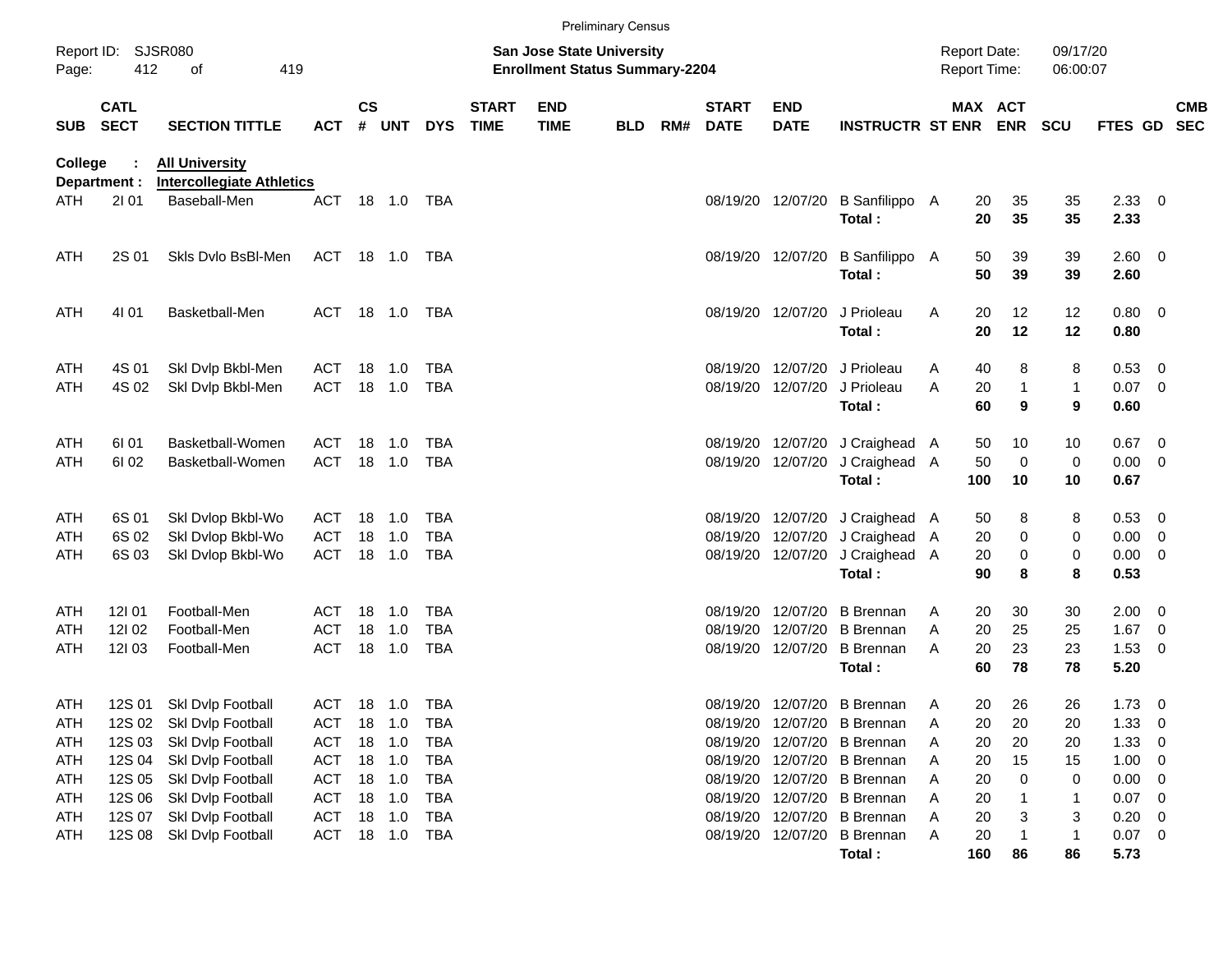|                   |                            |                                                    |                                  |               |                  |                   |                             |                                                                    | <b>Preliminary Census</b> |     |                             |                                                        |                                                                    |                                            |                                              |                              |                                    |            |
|-------------------|----------------------------|----------------------------------------------------|----------------------------------|---------------|------------------|-------------------|-----------------------------|--------------------------------------------------------------------|---------------------------|-----|-----------------------------|--------------------------------------------------------|--------------------------------------------------------------------|--------------------------------------------|----------------------------------------------|------------------------------|------------------------------------|------------|
| Page:             | Report ID: SJSR080<br>413  | 419<br>of                                          |                                  |               |                  |                   |                             | San Jose State University<br><b>Enrollment Status Summary-2204</b> |                           |     |                             |                                                        |                                                                    | <b>Report Date:</b><br><b>Report Time:</b> |                                              | 09/17/20<br>06:00:07         |                                    |            |
| <b>SUB</b>        | <b>CATL</b><br><b>SECT</b> | <b>SECTION TITTLE</b>                              | <b>ACT</b>                       | $\mathsf{cs}$ | # UNT            | <b>DYS</b>        | <b>START</b><br><b>TIME</b> | <b>END</b><br><b>TIME</b>                                          | <b>BLD</b>                | RM# | <b>START</b><br><b>DATE</b> | <b>END</b><br><b>DATE</b>                              | <b>INSTRUCTR ST ENR</b>                                            |                                            | MAX ACT<br><b>ENR</b>                        | <b>SCU</b>                   | FTES GD SEC                        | <b>CMB</b> |
| ATH               | 14101                      | Golf-Men                                           | ACT 18 1.0 TBA                   |               |                  |                   |                             |                                                                    |                           |     |                             | 08/19/20 12/07/20                                      | J Kennaday A<br>Total:                                             |                                            | 25<br>11<br>25<br>11                         | 11<br>11                     | $0.73 \quad 0$<br>0.73             |            |
| ATH<br>ATH        | 14S 01<br>14S 02           | Skl Dvlp Golf-Men<br>Skl Dvlp Golf-Men             | ACT<br>ACT                       |               | 19 1.0<br>19 1.0 | TBA<br><b>TBA</b> |                             |                                                                    |                           |     |                             | 08/19/20 12/07/20                                      | 08/19/20 12/07/20 J Kennaday A<br>J Kennaday A<br>Total:           |                                            | 25<br>8<br>20<br>$\mathbf 0$<br>45<br>8      | 8<br>$\,0\,$<br>8            | 0.53 0<br>$0.00 \t 0$<br>0.53      |            |
| ATH               | 16I 01                     | Golf-Women                                         | ACT 19 1.0 TBA                   |               |                  |                   |                             |                                                                    |                           |     |                             | 08/19/20 12/07/20                                      | D Dormann<br>Total:                                                | A                                          | 7<br>25<br>25<br>$\overline{7}$              | 7<br>$\overline{\mathbf{r}}$ | $0.47 \ 0$<br>0.47                 |            |
| ATH               | 16S 01                     | Skl Dvlp Golf-Wo                                   | ACT 19 1.0 TBA                   |               |                  |                   |                             |                                                                    |                           |     |                             | 08/19/20 12/07/20                                      | D Dormann<br>Total:                                                | A                                          | 25<br>4<br>25<br>4                           | 4<br>4                       | 0.27 0<br>0.27                     |            |
| ATH               | 20101                      | Gymnastics-Women                                   | ACT 19 1.0 TBA                   |               |                  |                   |                             |                                                                    |                           |     |                             | 08/19/20 12/07/20                                      | J Bowers<br>Total:                                                 | Α                                          | 50<br>15<br>50<br>15                         | 15<br>15                     | $1.00 \t 0$<br>1.00                |            |
| ATH<br>ATH        | 20S 01<br>20S 02           | Skls Dvlp Gym-Wo<br>Skls Dvlp Gym-Wo               | ACT<br>ACT 19 1.0                | 19            | 1.0              | TBA<br>TBA        |                             |                                                                    |                           |     |                             |                                                        | 08/19/20 12/07/20 J Bowers<br>08/19/20 12/07/20 J Bowers<br>Total: | A<br>A                                     | 40<br>13<br>20<br>$\overline{1}$<br>60<br>14 | 13<br>$\mathbf{1}$<br>14     | $0.87$ 0<br>$0.07$ 0<br>0.93       |            |
| ATH               | 26101                      | Tennis-Women                                       | ACT 19 1.0 TBA                   |               |                  |                   |                             |                                                                    |                           |     |                             |                                                        | 08/19/20 12/07/20 C Skorupka<br>Total:                             | A                                          | 3<br>40<br>3<br>40                           | 3<br>3                       | $0.20 \ 0$<br>0.20                 |            |
| ATH               | 26S 01                     | Skl Dvlp Ten-Wo                                    | ACT 19 1.0 TBA                   |               |                  |                   |                             |                                                                    |                           |     |                             |                                                        | 08/19/20 12/07/20 C Skorupka A<br>Total:                           |                                            | 40<br>1<br>40<br>$\mathbf{1}$                | $\mathbf{1}$<br>$\mathbf{1}$ | $0.07$ 0<br>0.07                   |            |
| ATH<br>ATH        | 30101<br>301 02            | Soccer-Men<br>Soccer-Men                           | ACT<br>ACT                       | 19            | 1.0<br>19 1.0    | TBA<br><b>TBA</b> |                             |                                                                    |                           |     |                             | 08/19/20 12/07/20 S Tobin<br>08/19/20 12/07/20 S Tobin | Total:                                                             | A<br>A                                     | 50<br>19<br>20<br>$\mathbf 0$<br>70<br>19    | 19<br>$\pmb{0}$<br>19        | $1.27 \t 0$<br>$0.00 \t 0$<br>1.27 |            |
| ATH<br>ATH        |                            | 30S 01 Skls Dvlp Soccer<br>30S 02 Skls Dvlp Soccer | ACT 19 1.0 TBA<br>ACT 19 1.0 TBA |               |                  |                   |                             |                                                                    |                           |     |                             | 08/19/20 12/07/20 S Tobin<br>08/19/20 12/07/20 S Tobin | Total:                                                             | A<br>Α                                     | 50<br>16<br>20<br>$\overline{1}$<br>70<br>17 | 16<br>$\mathbf 1$<br>17      | $1.07 \t 0$<br>$0.07$ 0<br>1.13    |            |
| ATH               | 32101                      | Softball-Women                                     | ACT 18 1.0 TBA                   |               |                  |                   |                             |                                                                    |                           |     |                             |                                                        | 08/19/20 12/07/20 T Lohmann<br>Total:                              | A                                          | 50<br>18<br>50<br>18                         | 18<br>18                     | $1.20 \t 0$<br>1.20                |            |
| ATH<br><b>ATH</b> | 32S 01                     | Skl Dvlp Sftbl Wo<br>32S 02 SkI Dvlp Sftbl Wo      | ACT 18 1.0 TBA                   |               |                  | ACT 18 1.0 TBA    |                             |                                                                    |                           |     |                             |                                                        | 08/19/20 12/07/20 T Lohmann A<br>08/19/20 12/07/20 T Lohmann A     |                                            | 50<br>14<br>20<br>$\overline{a}$             | 14<br>$\overline{c}$         | $0.93 \ 0$<br>$0.13 \ 0$           |            |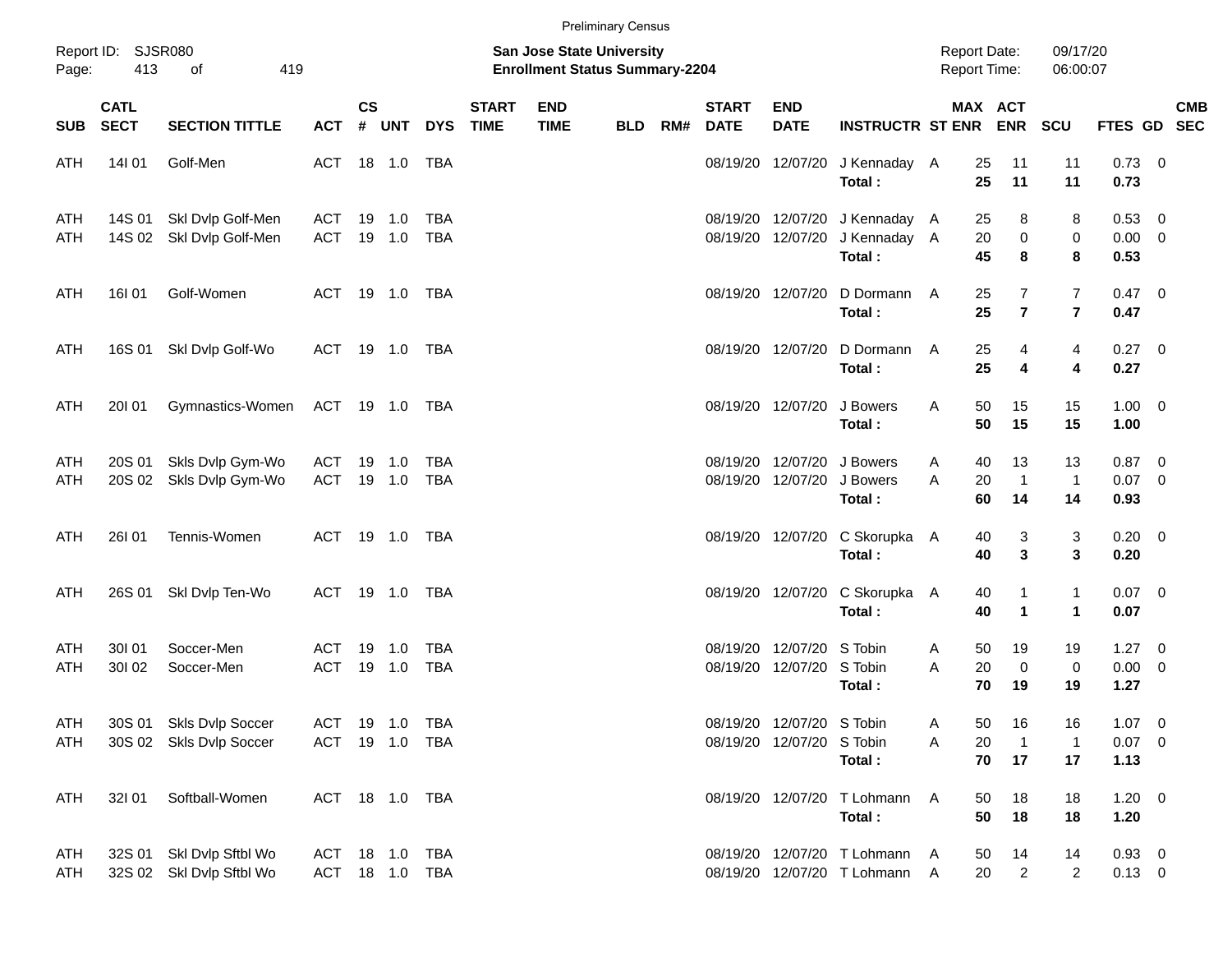|            |                            |                                          |                   |               |                  |            |                             |                                                                    | <b>Preliminary Census</b> |     |                             |                               |                                                             |                                     |                                        |                            |                                   |                |            |
|------------|----------------------------|------------------------------------------|-------------------|---------------|------------------|------------|-----------------------------|--------------------------------------------------------------------|---------------------------|-----|-----------------------------|-------------------------------|-------------------------------------------------------------|-------------------------------------|----------------------------------------|----------------------------|-----------------------------------|----------------|------------|
| Page:      | Report ID: SJSR080<br>414  | 419<br>of                                |                   |               |                  |            |                             | San Jose State University<br><b>Enrollment Status Summary-2204</b> |                           |     |                             |                               |                                                             | <b>Report Date:</b><br>Report Time: |                                        | 09/17/20<br>06:00:07       |                                   |                |            |
| <b>SUB</b> | <b>CATL</b><br><b>SECT</b> | <b>SECTION TITTLE</b>                    | <b>ACT</b>        | $\mathsf{cs}$ | # UNT            | <b>DYS</b> | <b>START</b><br><b>TIME</b> | <b>END</b><br><b>TIME</b>                                          | <b>BLD</b>                | RM# | <b>START</b><br><b>DATE</b> | <b>END</b><br><b>DATE</b>     | <b>INSTRUCTR ST ENR</b>                                     |                                     | MAX ACT<br><b>ENR</b>                  | <b>SCU</b>                 | FTES GD SEC                       |                | <b>CMB</b> |
|            |                            |                                          |                   |               |                  |            |                             |                                                                    |                           |     |                             |                               | Total:                                                      |                                     | 70<br>16                               | 16                         | 1.07                              |                |            |
| ATH        | 34I 01                     | Swimming-Women                           |                   |               | ACT 19 1.0 TBA   |            |                             |                                                                    |                           |     |                             | 08/19/20 12/07/20             | S Hopkins<br>Total:                                         | A<br>50                             | 8<br>50<br>8                           | 8<br>8                     | 0.53 0<br>0.53                    |                |            |
| ATH        | 34S 01                     | Skl Dvlp Swim-Wo                         |                   |               | ACT 19 1.0 TBA   |            |                             |                                                                    |                           |     |                             | 08/19/20 12/07/20             | S Hopkins<br>Total:                                         | A<br>50                             | 4<br>50<br>4                           | 4<br>4                     | $0.27$ 0<br>0.27                  |                |            |
| ATH        | 36I 01                     | Volleyball-Women                         |                   |               | ACT 18 1.0 TBA   |            |                             |                                                                    |                           |     |                             | 08/19/20 12/07/20             | T Kersten<br>Total:                                         | Α<br>50                             | 19<br>50<br>19                         | 19<br>19                   | $1.27 \t 0$<br>1.27               |                |            |
| ATH<br>ATH | 36S 01<br>36S 02           | Skls Dvlp Vlybl-Wo<br>Skls Dvlp Vlybl-Wo | ACT<br>ACT        |               | 18 1.0<br>18 1.0 | TBA<br>TBA |                             |                                                                    |                           |     | 08/19/20                    |                               | 12/07/20 T Kersten<br>08/19/20 12/07/20 T Kersten<br>Total: | 50<br>A<br>A                        | 14<br>$\overline{2}$<br>20<br>16<br>70 | 14<br>2<br>16              | 0.93 0<br>$0.13 \ 0$<br>1.07      |                |            |
| ATH<br>ATH | 42101<br>421 02            | Cross Country Wmn<br>Cross Country Wmn   | ACT<br>ACT 18 1.0 |               | 18 1.0           | TBA<br>TBA |                             |                                                                    |                           |     | 08/19/20                    | 12/07/20<br>08/19/20 12/07/20 | K Reimer<br>K Reimer<br>Total:                              | 20<br>A<br>A                        | 12<br>$\overline{2}$<br>20<br>40<br>14 | 12<br>$\overline{2}$<br>14 | $0.80 \t 0$<br>$0.13 \ 0$<br>0.93 |                |            |
| ATH<br>ATH | 42S 01<br>42S 02           | Skls Dvlp Crs Ctry<br>Skls Dvlp Crs Ctry | ACT<br><b>ACT</b> | 18            | 1.0<br>18 1.0    | TBA<br>TBA |                             |                                                                    |                           |     | 08/19/20                    | 12/07/20<br>08/19/20 12/07/20 | K Reimer<br>K Reimer<br>Total:                              | 20<br>A<br>A                        | 10<br>20<br>$\overline{1}$<br>40<br>11 | 10<br>$\mathbf{1}$<br>11   | 0.68<br>$0.07$ 0<br>0.75          | $\overline{1}$ |            |
| ATH        | 44101                      | Soccer Women                             |                   |               | ACT 18 1.0 TBA   |            |                             |                                                                    |                           |     |                             | 08/19/20 12/07/20             | L Hanson<br>Total:                                          | Α                                   | 27<br>40<br>40<br>27                   | 27<br>27                   | $1.80 \t 0$<br>1.80               |                |            |
| <b>ATH</b> | 44S 01                     | Skls Dvlp Soccer W                       |                   |               | ACT 18 1.0 TBA   |            |                             |                                                                    |                           |     |                             | 08/19/20 12/07/20             | L Hanson<br>Total:                                          | Α                                   | 40<br>26<br>40<br>26                   | 26<br>26                   | $1.73 \t 0$<br>1.73               |                |            |
| <b>ATH</b> | 46I 01                     | Water Polo Women                         |                   |               | ACT 18 1.0 TBA   |            |                             |                                                                    |                           |     |                             |                               | 08/19/20 12/07/20 B Harberts<br>Total:                      | A                                   | 25<br>40<br>40<br>25                   | 25<br>25                   | $1.67$ 0<br>1.67                  |                |            |
| ATH        |                            | 46S 01 Skls Dvlp Wtr Plo                 |                   |               | ACT 18 1.0 TBA   |            |                             |                                                                    |                           |     |                             | 08/19/20 12/07/20             | <b>B</b> Harberts<br>Total:                                 | A<br>40<br>40                       | 23<br>23                               | 23<br>23                   | $1.53 \t 0$<br>1.53               |                |            |
| ATH        | 48I 01                     | <b>Cross Country Men</b>                 |                   |               | ACT 18 1.0 TBA   |            |                             |                                                                    |                           |     |                             | 08/19/20 12/07/20             | K Reimer<br>Total:                                          | A<br>20<br>20                       | 16<br>16                               | 16<br>16                   | $1.07 \t 0$<br>1.07               |                |            |
| ATH        |                            | 48S 01 Skls Dvlp Crs Ctry                |                   |               | ACT 18 1.0 TBA   |            |                             |                                                                    |                           |     |                             |                               | 08/19/20 12/07/20 K Reimer                                  | A                                   | 13<br>20                               | 13                         | $0.87$ 0                          |                |            |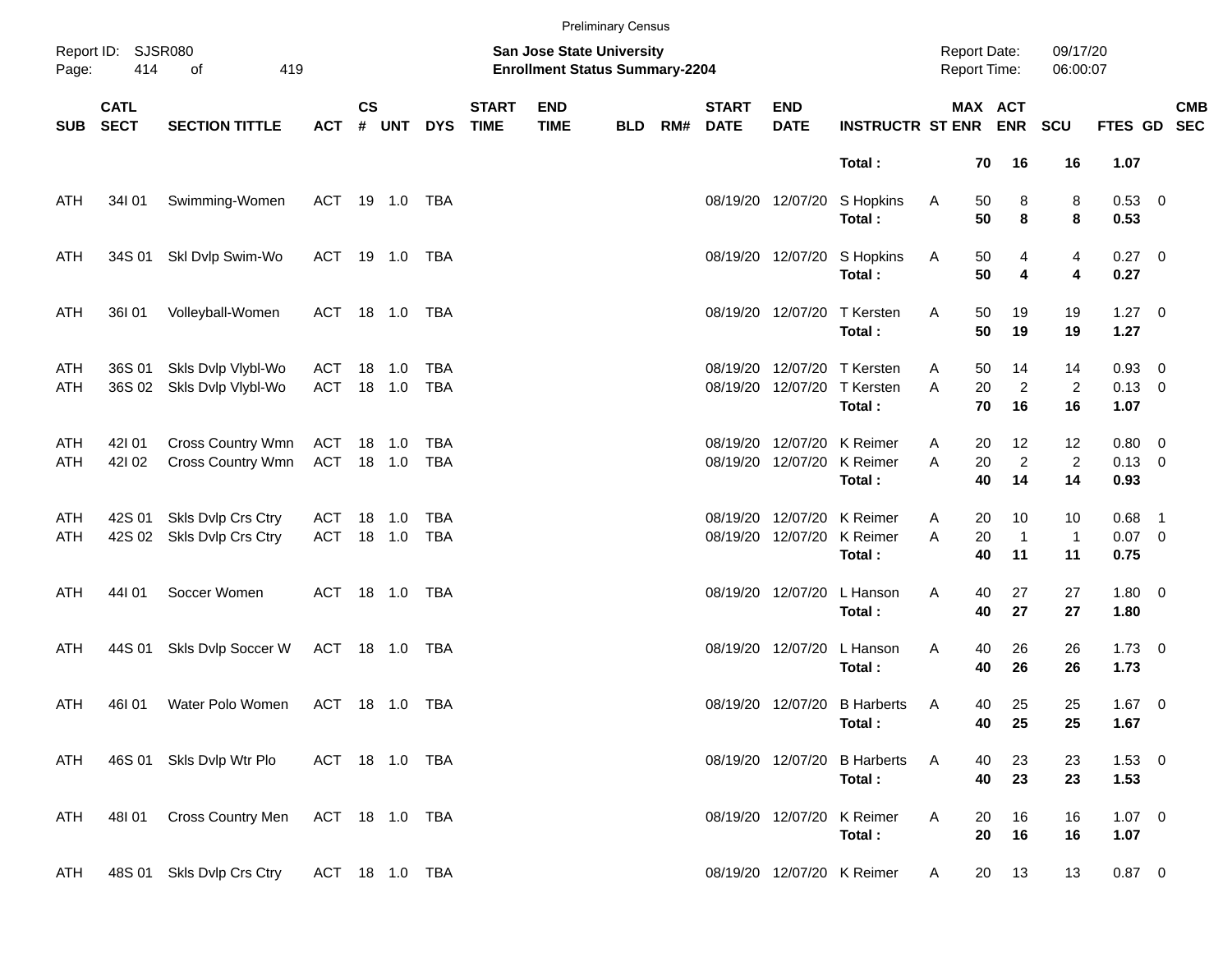|                     |                            |                                  |     |            |                |            |            |                             |                           | <b>Preliminary Census</b>                                                 |     |                             |                           |                           |                                            |                          |                      |             |            |
|---------------------|----------------------------|----------------------------------|-----|------------|----------------|------------|------------|-----------------------------|---------------------------|---------------------------------------------------------------------------|-----|-----------------------------|---------------------------|---------------------------|--------------------------------------------|--------------------------|----------------------|-------------|------------|
| Report ID:<br>Page: |                            | SJSR080<br>415<br>of             | 419 |            |                |            |            |                             |                           | <b>San Jose State University</b><br><b>Enrollment Status Summary-2204</b> |     |                             |                           |                           | <b>Report Date:</b><br><b>Report Time:</b> |                          | 09/17/20<br>06:00:07 |             |            |
| <b>SUB</b>          | <b>CATL</b><br><b>SECT</b> | <b>SECTION TITTLE</b>            |     | <b>ACT</b> | <b>CS</b><br># | <b>UNT</b> | <b>DYS</b> | <b>START</b><br><b>TIME</b> | <b>END</b><br><b>TIME</b> | <b>BLD</b>                                                                | RM# | <b>START</b><br><b>DATE</b> | <b>END</b><br><b>DATE</b> | <b>INSTRUCTR ST ENR</b>   | MAX                                        | <b>ACT</b><br><b>ENR</b> | <b>SCU</b>           | FTES GD SEC | <b>CMB</b> |
|                     |                            |                                  |     |            |                |            |            |                             |                           |                                                                           |     |                             |                           | Total:                    | 20                                         | 13                       | 13                   | 0.87        |            |
|                     | Department :               | <b>Intercollegiate Athletics</b> |     |            |                |            |            |                             |                           |                                                                           |     |                             |                           | <b>Department Total:</b>  | 1630                                       | 612                      | 612                  | 40.82       |            |
|                     |                            |                                  |     |            |                |            |            |                             |                           |                                                                           |     |                             |                           | <b>Lower Division:</b>    | 1630                                       | 612                      | 612                  | 40.82       |            |
|                     |                            |                                  |     |            |                |            |            |                             |                           |                                                                           |     |                             |                           | <b>Upper Division:</b>    | 0                                          | $\bf{0}$                 | $\bf{0}$             | 0.00        |            |
|                     |                            |                                  |     |            |                |            |            |                             |                           |                                                                           |     |                             |                           | <b>Graduate Division:</b> | $\mathbf 0$                                | $\mathbf 0$              | 0                    | 0.00        |            |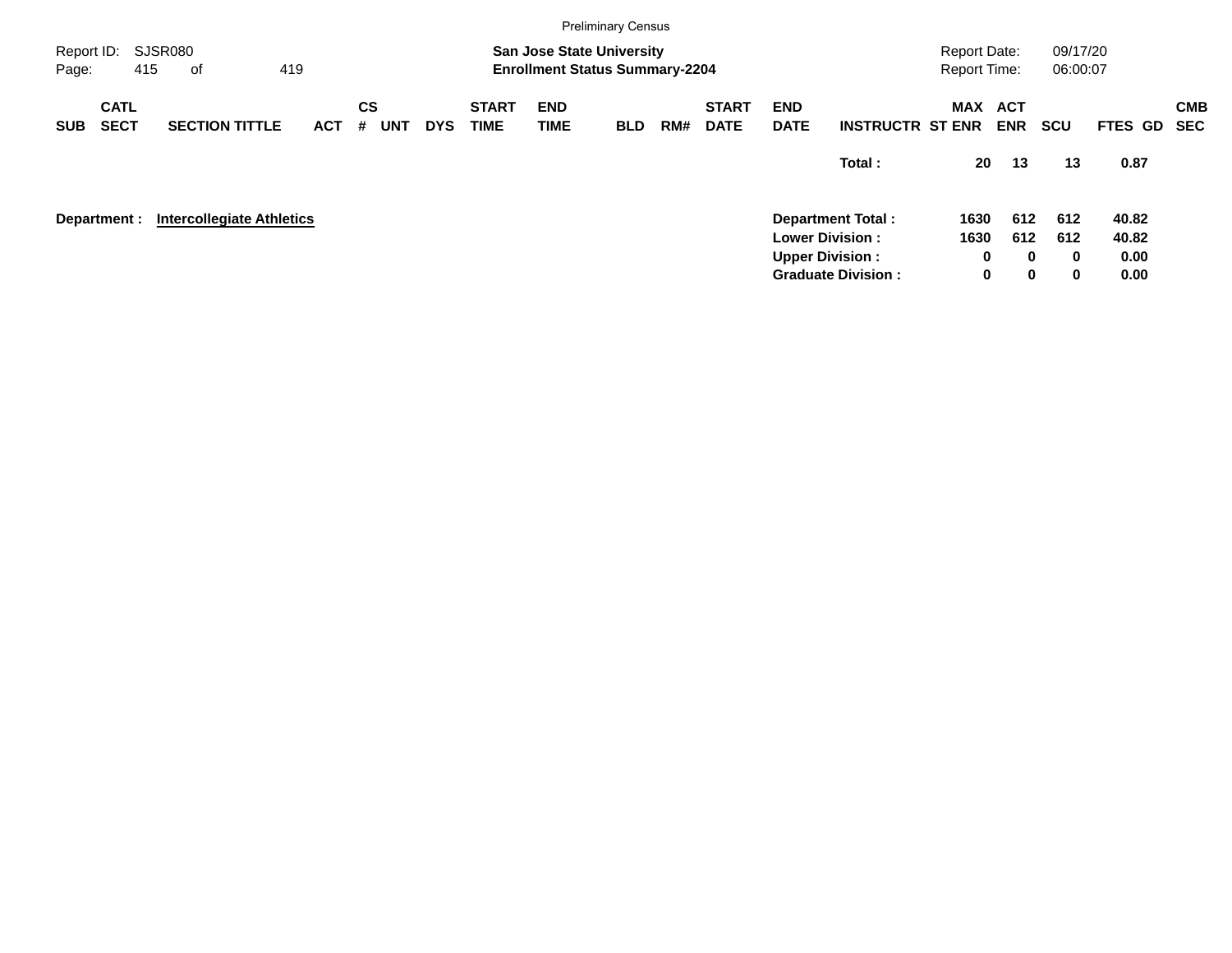|                    |      |     |                       |     |            |           |     |            |              |             | <b>Preliminary Census</b>             |     |              |             |                         |                     |            |            |                    |            |
|--------------------|------|-----|-----------------------|-----|------------|-----------|-----|------------|--------------|-------------|---------------------------------------|-----|--------------|-------------|-------------------------|---------------------|------------|------------|--------------------|------------|
| Report ID: SJSR080 |      |     |                       |     |            |           |     |            |              |             | <b>San Jose State University</b>      |     |              |             |                         | <b>Report Date:</b> |            | 09/17/20   |                    |            |
| Page:              |      | 416 | ot                    | 419 |            |           |     |            |              |             | <b>Enrollment Status Summary-2204</b> |     |              |             |                         | Report Time:        |            | 06:00:07   |                    |            |
|                    | CATL |     |                       |     |            | <b>CS</b> |     |            | <b>START</b> | <b>END</b>  |                                       |     | <b>START</b> | <b>END</b>  |                         | <b>MAX ACT</b>      |            |            |                    | <b>CMB</b> |
| <b>SUB</b>         | SECT |     | <b>SECTION TITTLE</b> |     | <b>ACT</b> | #         | UNT | <b>DYS</b> | TIME         | <b>TIME</b> | <b>BLD</b>                            | RM# | <b>DATE</b>  | <b>DATE</b> | <b>INSTRUCTR ST ENR</b> |                     | <b>ENR</b> | <b>SCU</b> | <b>FTES GD SEC</b> |            |

| 1630 | 612          | 612 | 40.82 |
|------|--------------|-----|-------|
| 1630 | 612          | 612 | 40.82 |
|      | <sup>0</sup> | 0   | 0.00  |
|      | $\Omega$     | 0   | 0.00  |
|      |              |     |       |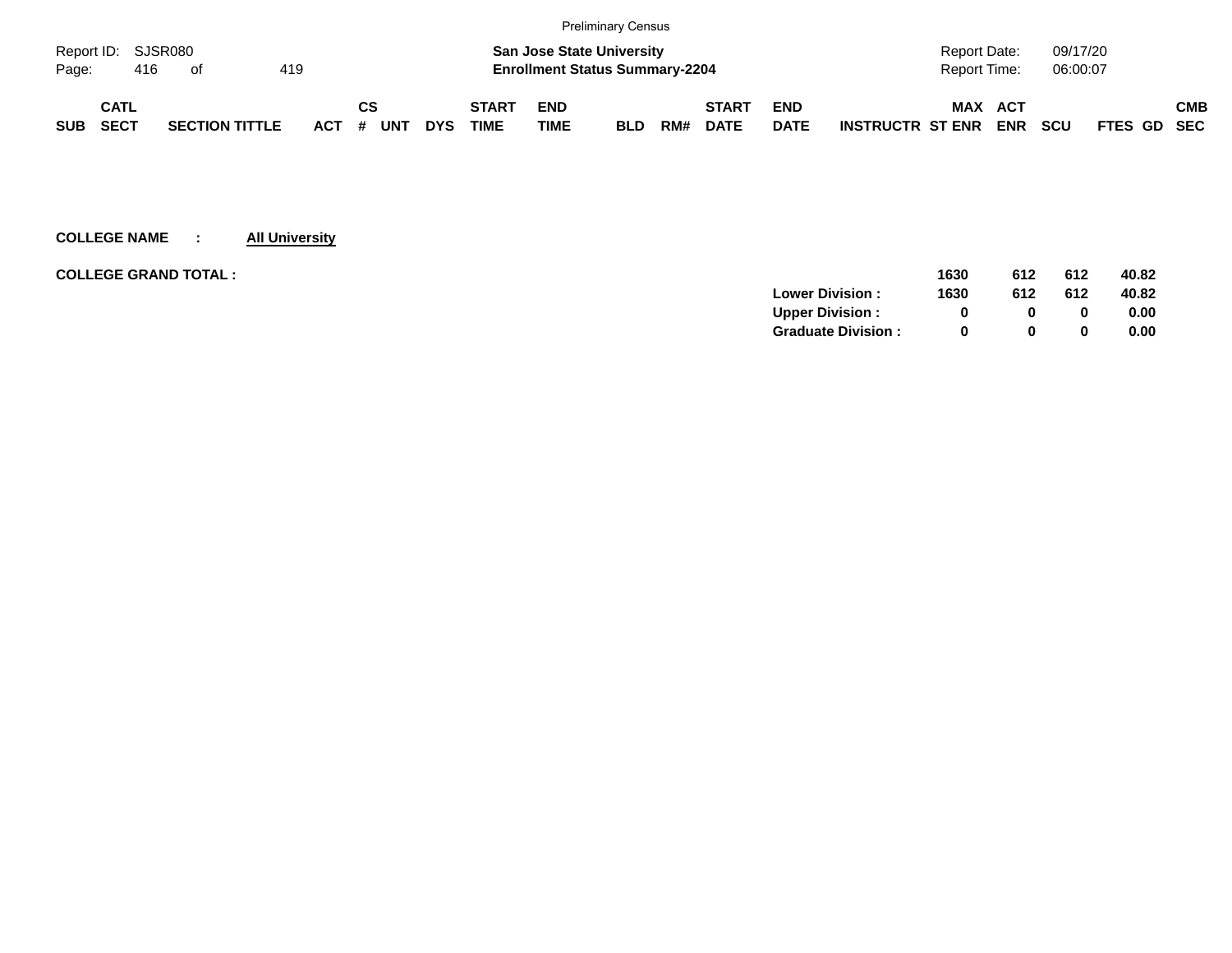|            |                    |                       |     |            |          |            |              |                                       | <b>Preliminary Census</b> |     |              |             |                         |              |            |            |             |            |
|------------|--------------------|-----------------------|-----|------------|----------|------------|--------------|---------------------------------------|---------------------------|-----|--------------|-------------|-------------------------|--------------|------------|------------|-------------|------------|
|            | Report ID: SJSR080 |                       |     |            |          |            |              | <b>San Jose State University</b>      |                           |     |              |             |                         | Report Date: |            | 09/17/20   |             |            |
| Page:      | 417                | of                    | 419 |            |          |            |              | <b>Enrollment Status Summary-2204</b> |                           |     |              |             |                         | Report Time: |            | 06:00:07   |             |            |
|            | CATL               |                       |     |            | СS       |            | <b>START</b> | <b>END</b>                            |                           |     | <b>START</b> | <b>END</b>  |                         | MAX          | ACT        |            |             | <b>CMB</b> |
| <b>SUB</b> | <b>SECT</b>        | <b>SECTION TITTLE</b> |     | <b>ACT</b> | UNT<br># | <b>DYS</b> | <b>TIME</b>  | <b>TIME</b>                           | <b>BLD</b>                | RM# | <b>DATE</b>  | <b>DATE</b> | <b>INSTRUCTR ST ENR</b> |              | <b>ENR</b> | <b>SCU</b> | FTES GD SEC |            |

| <b>COLLEGE GRAND TOTAL :</b><br>0              | 0.00 |
|------------------------------------------------|------|
| <b>Lower Division:</b><br>0                    | 0.00 |
| <b>Upper Division:</b><br><sup>0</sup><br>0    | 0.00 |
| <b>Graduate Division:</b><br><sup>0</sup><br>0 | 0.00 |